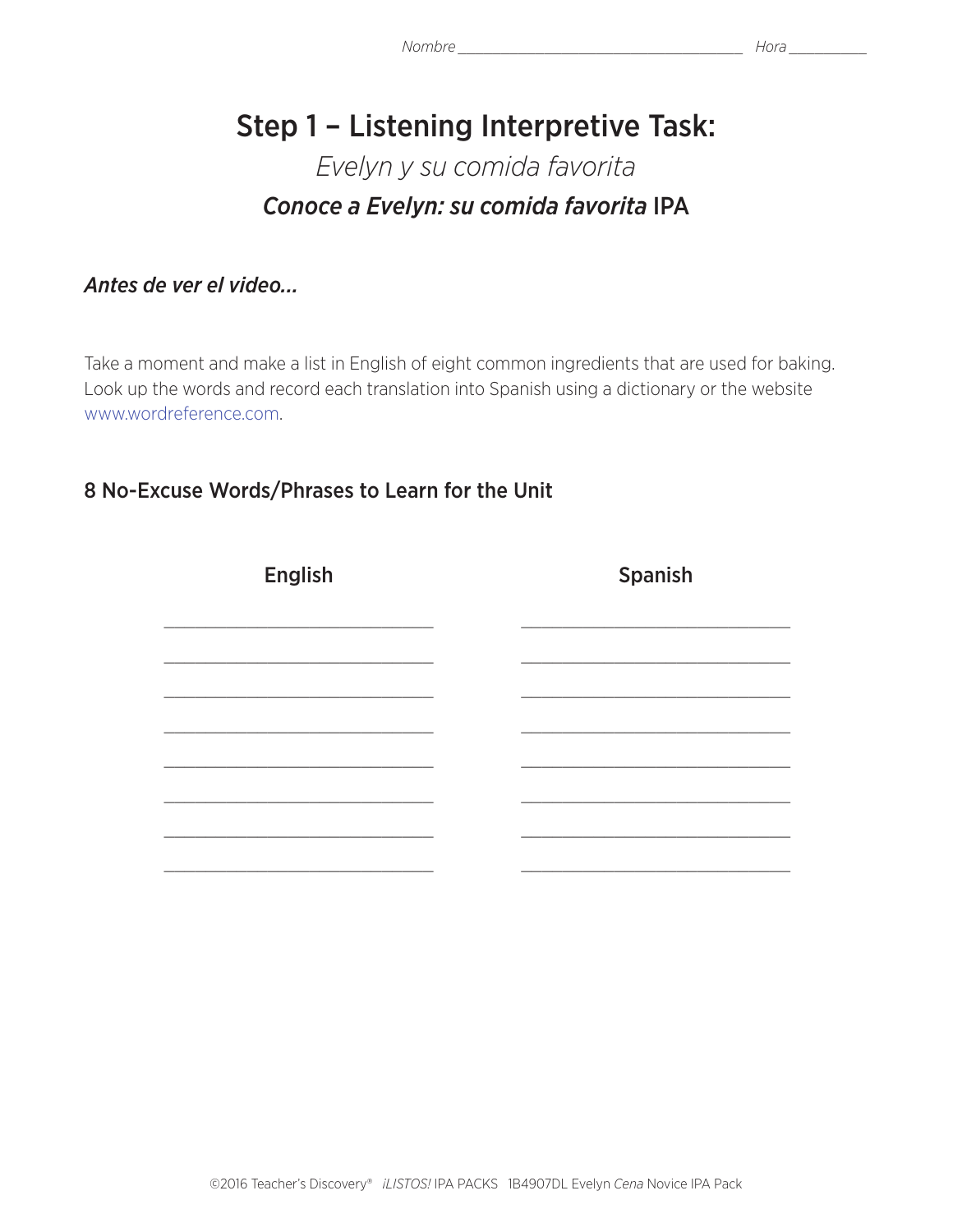# Step 1 – Listening Interpretive Task: *Evelyn y su comida favorita Conoce a Evelyn: su comida favorita* IPA

Watch the video of Evelyn in her kitchen sharing information about her favorite foods. Listen carefully as she describes the ingredients used to make traditional *tortillas*. Complete the Interpretive Tasks to help you learn more.

# 1. Key Words

Mark the **one** word in each group that you hear in the video. The words are listed in the order in which they are said in the video.

|    | sala        | 2. | hermana            | 3. | harina   |     |            |
|----|-------------|----|--------------------|----|----------|-----|------------|
|    | comedor     |    | padre              |    | azúcar   |     |            |
|    | cocina      |    | abuelita           |    | aceite   |     |            |
|    |             |    |                    |    |          |     |            |
| 4. | huevos      | 5. | recipiente         | 6. | prima    |     |            |
|    | manteca     |    | taza               |    | tía      |     |            |
|    | queso       |    | plata              |    | mamá     |     |            |
|    |             |    |                    |    |          |     |            |
|    | 7. ensalada |    | 8. aproximadamente |    | 9. tarde | 10. | cocodrilo  |
|    | sopa        |    | afortunadamente    |    | mañana   |     | chapulines |
|    | jamón       |    | rápidamente        |    | noche    |     | pollo      |

### 2. Main Idea

Using information from the video, describe in English the main idea of the video.

\_\_\_\_\_\_\_\_\_\_\_\_\_\_\_\_\_\_\_\_\_\_\_\_\_\_\_\_\_\_\_\_\_\_\_\_\_\_\_\_\_\_\_\_\_\_\_\_\_\_\_\_\_\_\_\_\_\_\_\_\_\_\_\_\_\_\_\_\_\_\_\_\_\_\_

 $\_$  , and the contribution of the contribution of the contribution of the contribution of the contribution of  $\mathcal{L}_\text{max}$ 

 $\_$  , and the contribution of the contribution of the contribution of the contribution of the contribution of  $\mathcal{L}_\text{max}$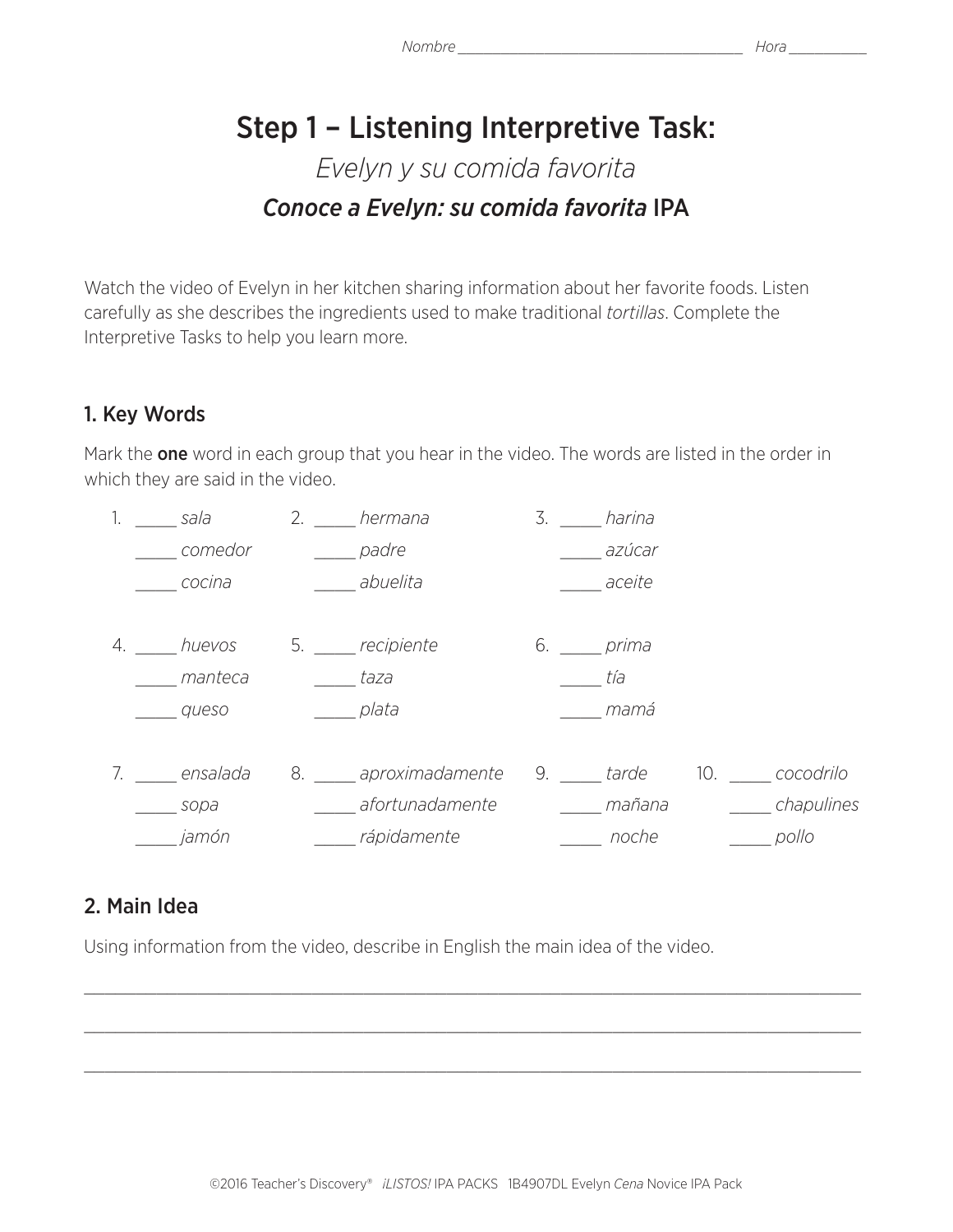## 3. Supporting Details

Circle the letter corresponding to the details included in the video. Using the line provided below, write in Spanish the information from the video.

Note: Not all of the details are included in the video.



#### 4. Organizational Features

How is the video organized? Choose the feature that applies and explain briefly in English why you selected that feature.

- 1. Alphabetical
- 2. Autobiographical
- 3. Cause/Effect

### 5. Guessing Meaning from Context

Using the context from the video, guess what these words and phrases might mean in English. The time where you can hear the word or phrase is in parentheses.

\_\_\_\_ \_\_\_\_\_\_\_\_\_\_\_\_\_\_\_\_\_\_\_\_\_\_\_\_\_\_\_\_\_\_\_\_\_\_\_\_\_\_\_\_\_\_\_\_\_\_\_\_\_\_\_\_\_\_\_\_\_\_\_\_\_\_\_\_

- 1. *desde pequeños...* (0:23) \_\_\_\_\_\_\_\_\_\_\_\_\_\_\_\_\_\_\_\_\_\_\_\_\_\_\_\_\_\_\_\_\_\_\_\_
- 2. *... y un palote.* (0:46) \_\_\_\_\_\_\_\_\_\_\_\_\_\_\_\_\_\_\_\_\_\_\_\_\_\_\_\_\_\_\_\_\_\_\_\_
- 3. *una ensalada o algo ligero...* (1:00) \_\_\_\_\_\_\_\_\_\_\_\_\_\_\_\_\_\_\_\_\_\_\_\_\_\_\_\_\_\_\_\_\_\_\_\_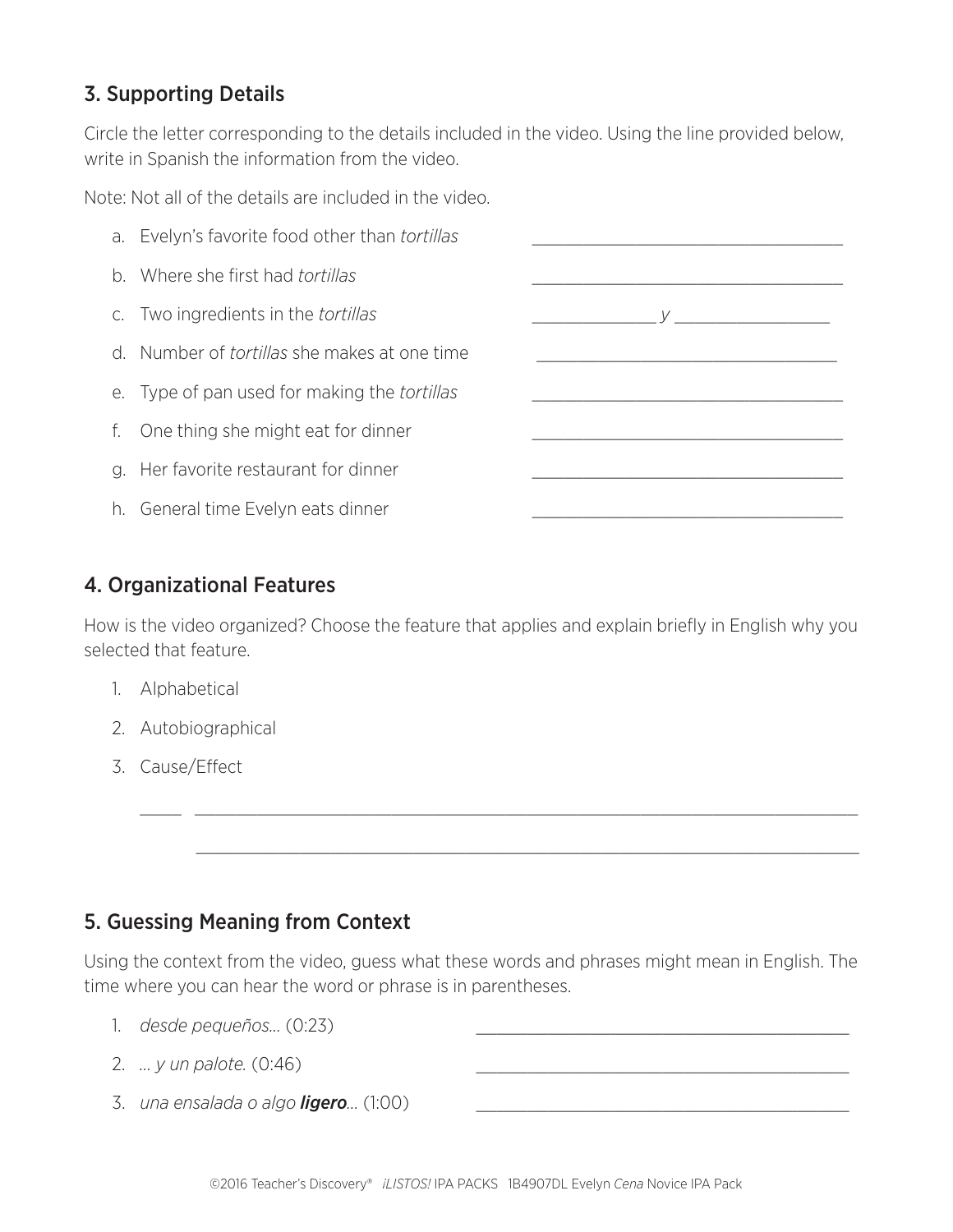#### 6. Inferences

"Listen between the lines" to decide if the following statements are true (T) or false (F). Justify your choices in English with evidence from the video.

| $\mathbb{1}$ . | Evelyn enjoys meals with her family.                                                                                             |                                      |  |
|----------------|----------------------------------------------------------------------------------------------------------------------------------|--------------------------------------|--|
|                | 2. Tortillas are the only food you can eat for dinner in Mexico.                                                                 |                                      |  |
|                | 7. Author's Perspective/Purpose<br>Select the purpose of the video. Justify your answer in English with evidence from the video. |                                      |  |
|                |                                                                                                                                  | Informative Entertainment Persuasive |  |
|                |                                                                                                                                  |                                      |  |
|                |                                                                                                                                  |                                      |  |

## 8. Comparing Cultural Perspectives

Answer the following questions in English. Use evidence from the video to support your response.

- 1. Evelyn eats *tortillas* with beans. What are some common items that go together to make a meal in the U.S.?
- 2. Evelyn has eaten *chapulines*, which are roasted grasshoppers. What are some unusual things you have tried?

 $\_$  , and the contribution of the contribution of  $\mathcal{L}_\mathcal{A}$  , and the contribution of  $\mathcal{L}_\mathcal{A}$